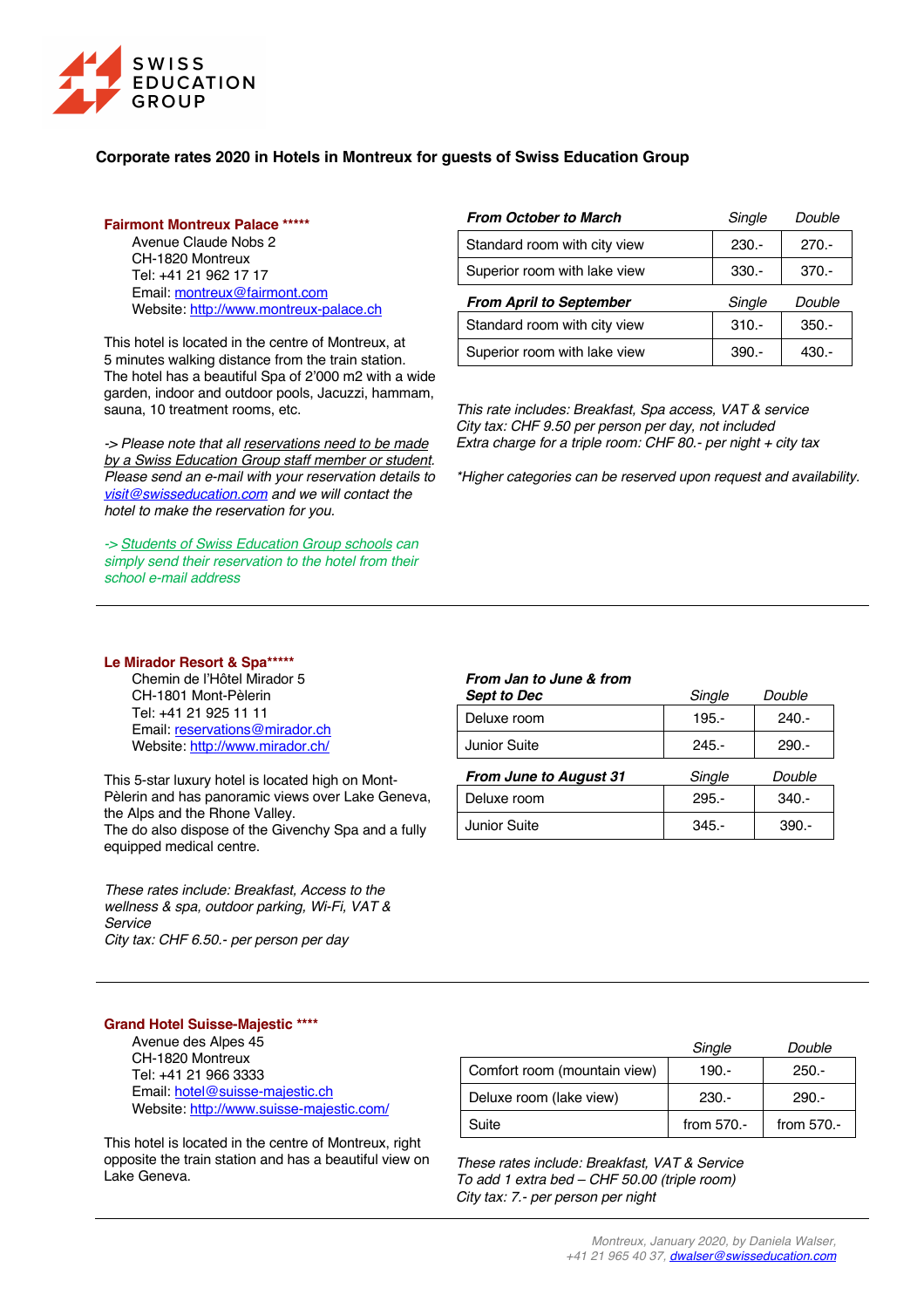### **Eden Palace au Lac \*\*\*\***

Rue du Théatre 11 CH-1820 Montreux Tel: +41 21 966 0800 Email: reservation@edenpalace.ch Website: http://www.edenpalace.ch/

This hotel is located in the centre of Montreux right on the lakefront, at 10 minutes walking distance from the train station, close to the Casino.

*These rates include: Breakfast, Access to the Spa of Grand Hôtel du Lac Excelsior, Riviera card, Wi-Fi, VAT & Service City tax: CHF 8.- per person per day*

| <b>From April to September</b> | Single   | Double  |
|--------------------------------|----------|---------|
| Standard room                  | $175 -$  | $195 -$ |
| Deluxe room (lake view)        | $195 -$  | $215 -$ |
| Junior Suite                   | $245. -$ | $245 -$ |
| <b>From October to March</b>   | Single   | Double  |
| Standard room                  | $145 -$  | $165 -$ |
| Deluxe room (lake view)        | $165. -$ | 185.-   |
| Junior Suite                   | $215 -$  | $215 -$ |

## **Modern Times Hotel \*\*\*\***

Chemin du Genévrier 20 CH-1806 St – Légier / Vevey Tel: +41 75 429 16 56 Email: sales@moderntimeshotel.ch Website: http://www.moderntimes.ch

This hotel is located close to the Carlie Chaplin museum not far from beautiful Vevey, approximately 15 minutes' drive from Montreux.

|                | Single | Double |
|----------------|--------|--------|
| Corporate rate | 196.-  | 226.-  |

*These rates include: Breakfast, free parking spot, access to the hotel's fitness centre, Riviera card, and service and TVA*

*City tax: 4.- per person and per night* 

### **Hotel Eurotel Montreux \*\*\*\***

Grand-Rue 81 CH-1820 Montreux Tel: +41 21 966 22 22 Email: eurotelriviera@eurotelriviera.ch Website: http://www.eurotelriviera.ch

This hotel is located in the centre of Montreux, right on the lakefront, at 5 min. walk from the train station. Contact for reservations by SEG staff members: Reservations@eurotel-montreux.ch

Online reservation for SEG guests on www.eurotel-montreux.ch:

-> get 10% discount on the daily rates by putting the "**Promo code" SEGRATE**

#### **Hotel La Rouvenaz \*\*\***

Rue du Marché 1 CH-1820 Montreux Tel : +41 21 963 27 36 Email: hotel@rouvenaz.ch Website: http://www.rouvenaz.ch

This hotel is in the centre of Montreux, facing the lake and only 5 minutes walking distance from the station.

*These rates include: Breakfast, VAT & Service City tax: CHF 6.- per person, per day*

| Single   | Double  |
|----------|---------|
| $105. -$ | $140 -$ |
| $115. -$ | $150 -$ |
| Single   | Double  |
| $120 -$  | 160.-   |
| 140.-    | 180.-   |
| Single   | Double  |
| $250 -$  | $270 -$ |
| $270 -$  | $290 -$ |
|          |         |

*Montreux, January 2020, by Daniela Walser, +41 21 965 40 37, dwalser@swisseducation.com*